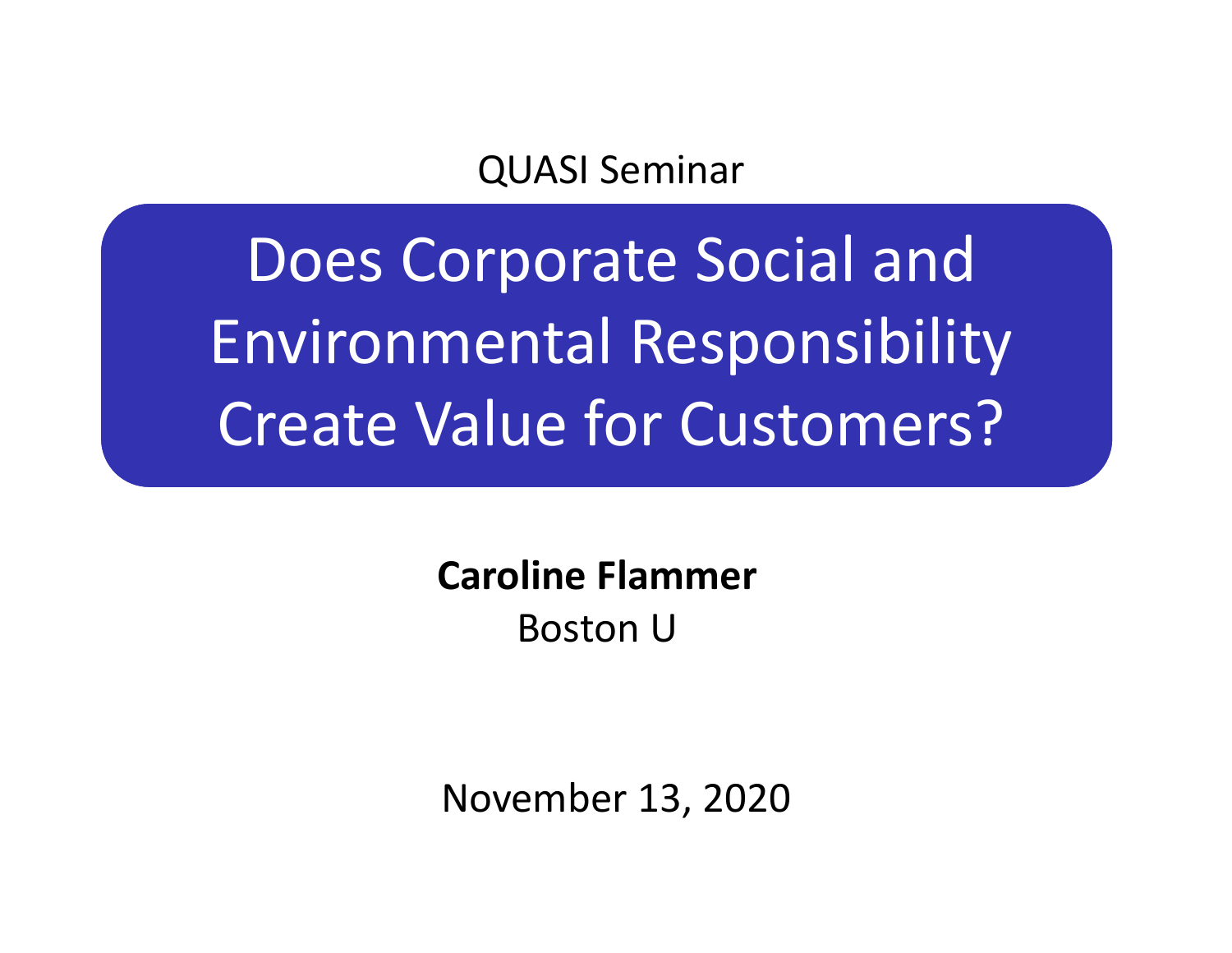# Broader Context: Critical Issue

- •We are in the midst of multiple system crises (e.g., pandemic, social injustice, climate crises)
- $\bullet$ First response: it's the **government's responsibility**
- $\bullet$  Yet, in reality: very often **lack of public governance**
	- Critical issue: **No mandatory disclosure** of non‐financial information in most countries (including U.S.)
		- o E.g., U.S. SEC merely **recommends** that companies disclose such information, but does not mandate it nor offer any guidance how to disclose
		- o U.S. SEC **requires** disclosure of (financially) "**material**" information
			- ‐ Yet, lack of guidance on what environmental, social, and governance (ESG) issues are "financially material"

 $\rightarrow$  Result?

- oCompanies often **fail to disclose** relevant non‐financial information
- oCompanies may **engage in "greenwashing"** and other **irresponsible practices**
- o Voluntary disclosure is **non‐standardized** 
	- ‐Messy data, difficulty to assess ESG/CSR for customers, financial analysts, and others
	- ‐ Private organizations (e.g., CERES, SASB) aim to provide guidance and foster standardization in ESG disclosure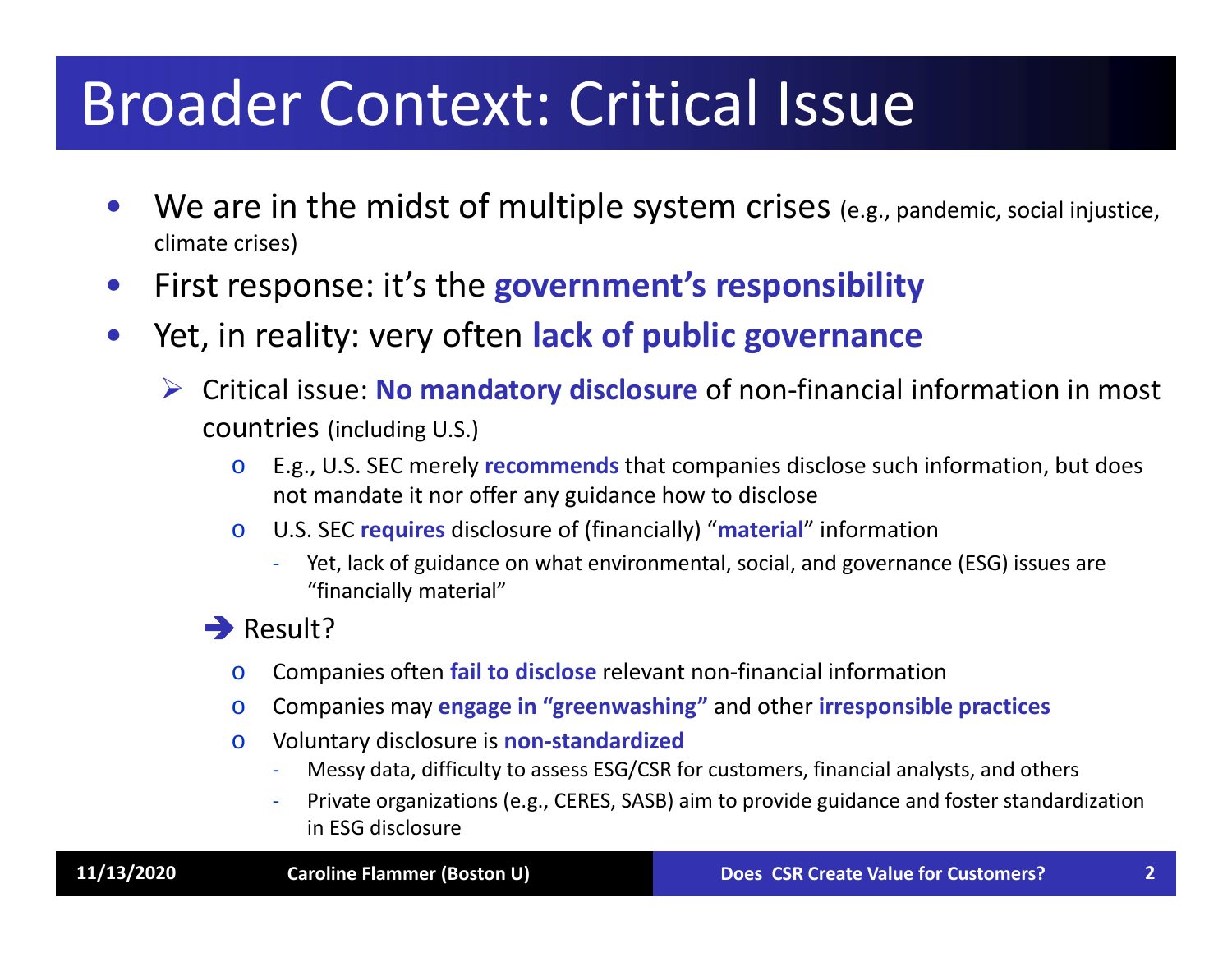## Broader Context: Critical Issue

- $\bullet$  In absence of public governance, does corporate social and environmental responsibility (CSR) create value for customers?
	- o**Actual** CSR Practices
	- o**Claimed** CSR Practices ("greenwashing")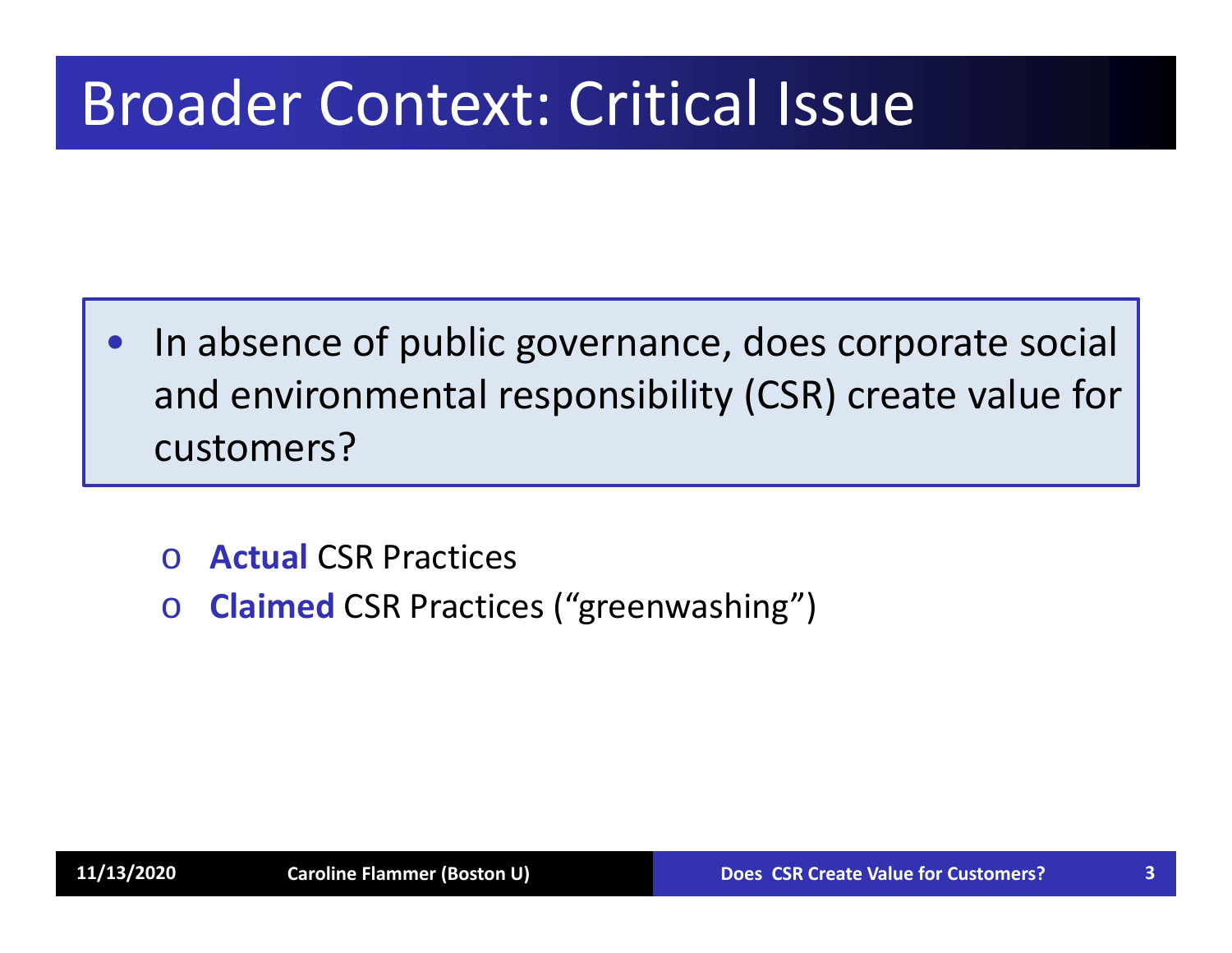## *Actual* CSR Practices

- **Actual** social and environmental **responsible practices** can create value to customers
	- 1) Customer (in B2C sector) = **end consumer**
		- $\sum_{i=1}^{n}$  Considering interests and needs of consumers (and others)
			- •Fosters **innovation** (Flammer & Kacperczyk, *MgtSci* 2016)
			- $\bullet$ Enhances **customer satisfaction** (Luo & Bhattacharya, *J Marketing* 2006)
			- $\bullet$  Increases **consumer demand** (e.g., net profit margin, sales growth, etc.) (Flammer, *MgtSci* 2015)

#### 2) End consumer = **employee** (earning money to spend on goods/services)

- $\triangleright$  Providing better **work conditions**, **benefits**, and **meaningful work**
	- $\bullet$  Enhances employee **engagement, experimentation,** and **innovative productivity** (Flammer & Kacperczyk, *MgtSci* 2016; Flammer & Luo, *SMJ* 2017)
	- •Fosters **retention** (Flammer & Kacperczyk, *SMJ* 2019)
	- • Mitigates **adverse behavior** at the workplace and **knowledge leakage**  (Flammer & Kacperczyk, *SMJ* 2019; Flammer & Luo, *SMJ* 2017)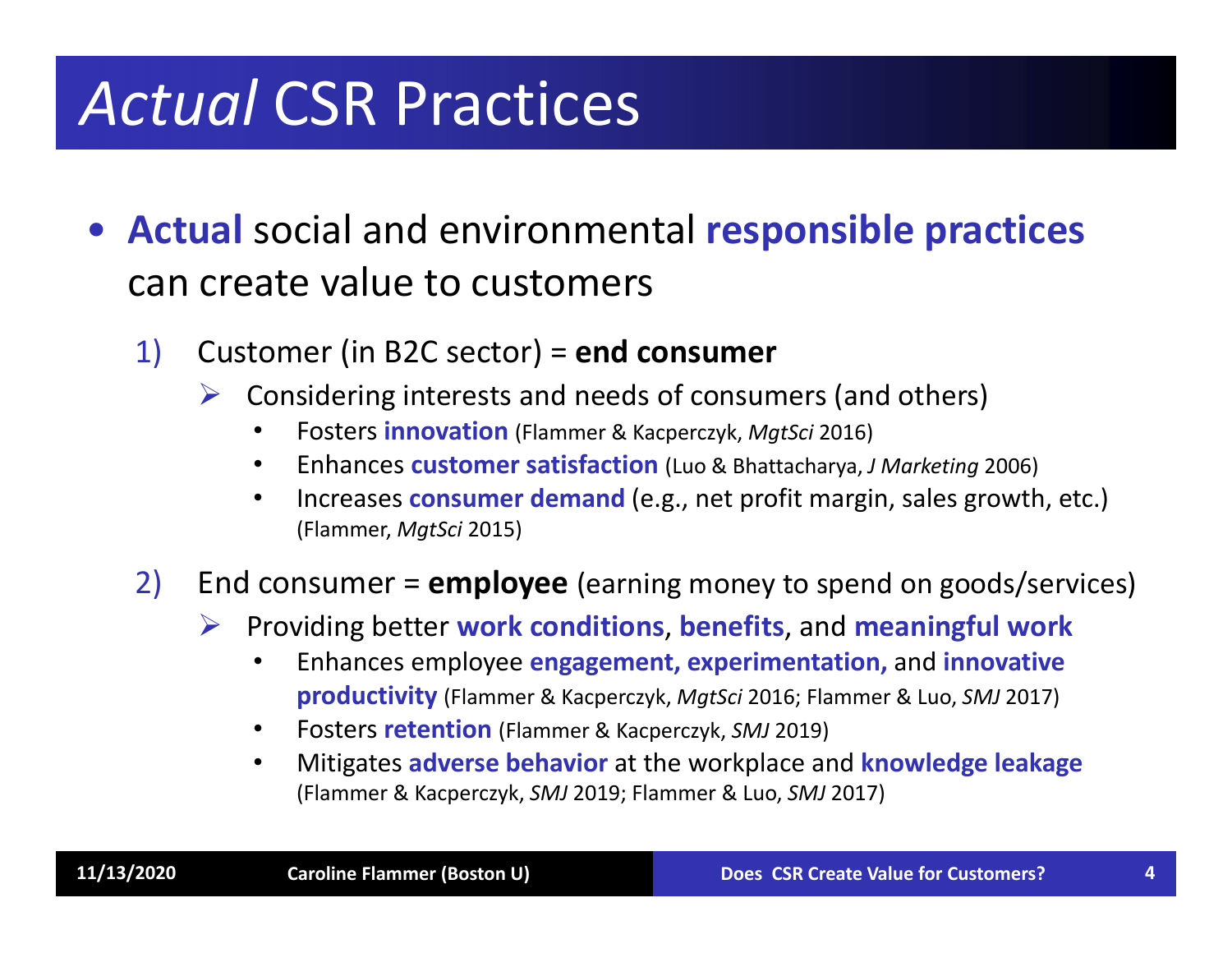## *Actual* CSR Practices

#### 3) Customer (in B2G sector) = **government**

- $\blacktriangleright$  Showing track record of responsible practices
	- $\bullet$  Can **signal trustworthiness** and hereby help mitigate issues of information asymmetries in business relationships and **limit transaction costs**  (Flammer, *SMJ* 2018)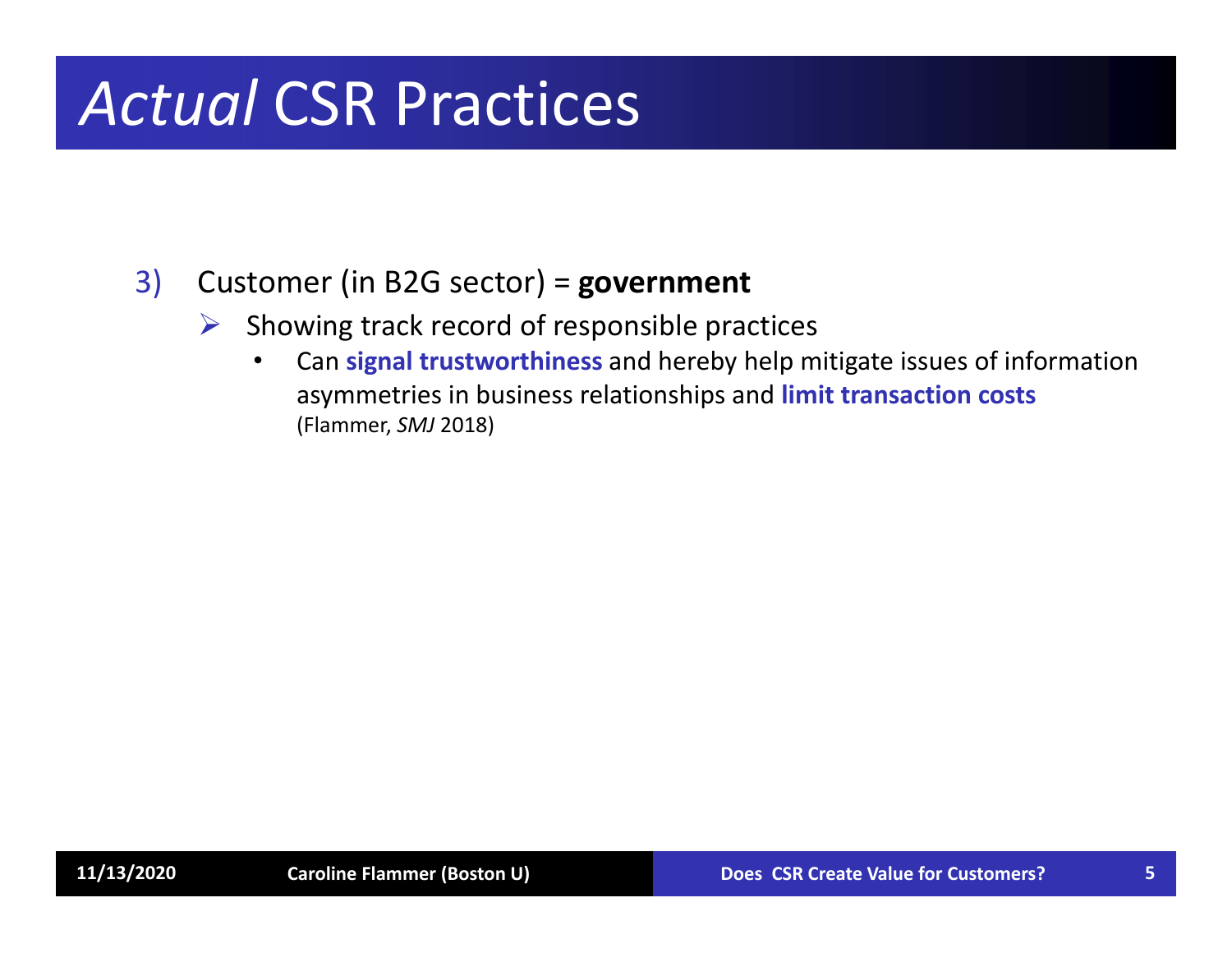## *Claimed* CSR Practices: "Greenwashing"

#### $\bullet$ **Challenge**

- $\blacktriangleright$  Many of firms' social and environmental practices are difficult to observe for customers (**information asymmetry**)
- $\blacktriangleright$  In absence of public governance:
	- o Companies may exploit the information asymmetry and engage in "**greenwashing** " (Delmas & Burbano, CMR 2011) and other irresponsible practices
		- E.g., recent Business Roundtable statement was primarily "smoke", i.e. many companies have not walked the talk (yet).
	- o (Partial) remedy:
		- •**Certification** (Flammer, *JFE* 2020)
		- • **Industry self‐regulation** (Barnett & King, *AMJ* 2008; King & Lenox, *AMJ* 2000, Lenox, *OrgSci* 2006)